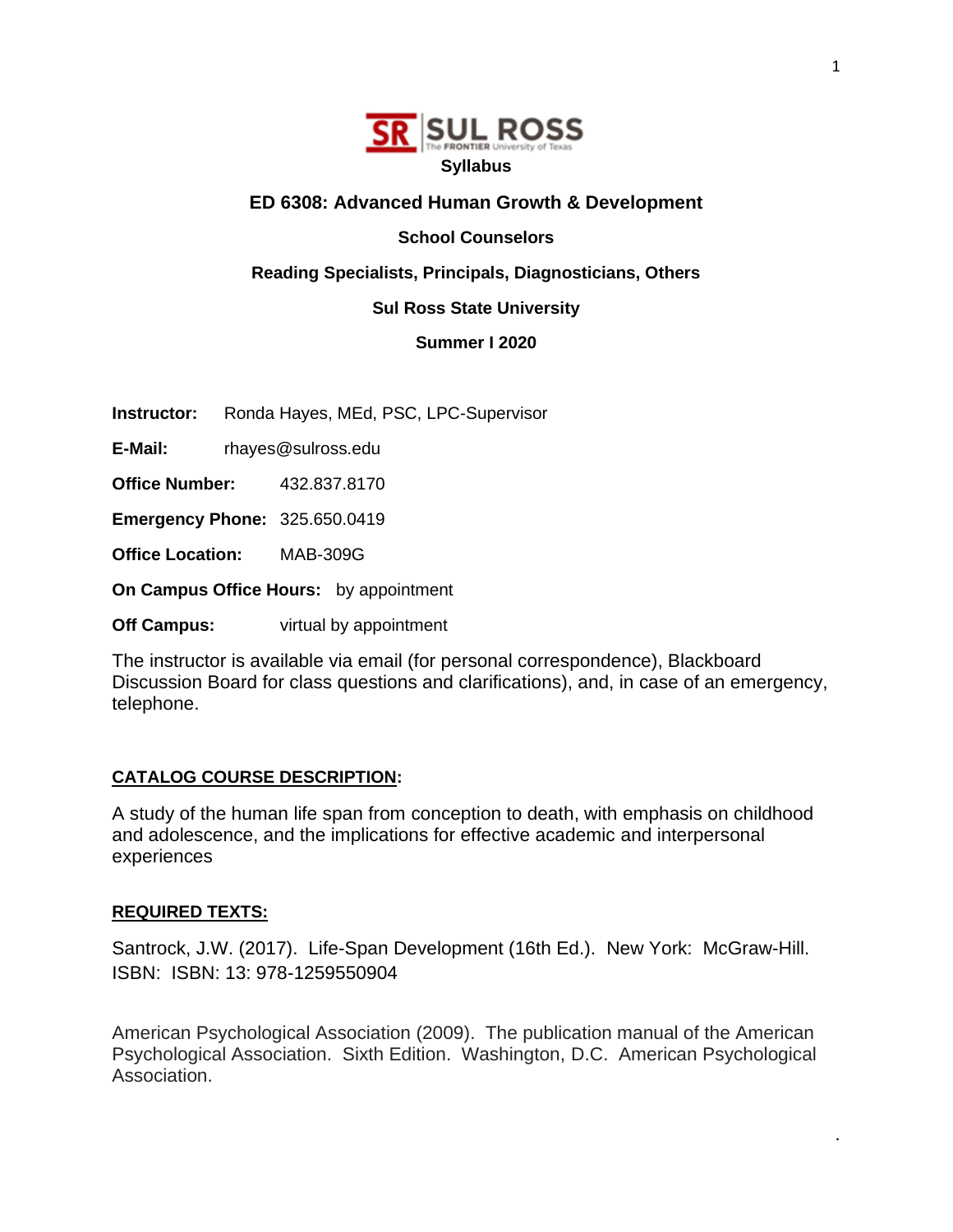## **TEXES COUNSELING STANDARDS:** TEXES standards addressed in this course are:

**Standard I. Learner-Centered Knowledge:** The certified school counselor has a broad knowledge base.

| <b>Standard</b> | <b>Description</b>                                                  | <b>Assignment</b>                         | <b>Assessment</b>     | <b>SLO</b> |
|-----------------|---------------------------------------------------------------------|-------------------------------------------|-----------------------|------------|
| (8)             | learners' developmental characteristics                             | Chapter                                   | Quizzes               |            |
|                 | and needs and their relevance to<br>educational and career choices; | <b>Discussions</b><br><b>Case Studies</b> | <b>Writing Rubric</b> |            |

## **TExES COUNSELING COMPETENCIES**:

Student knowledge and application of the four domains and 10 competencies are required for students to successfully pass the TExES. In other words, the domains and competencies are test specific and will be addressed when students take the following test. In order to help students with this task, all school counseling students are required to spend six hours in the Certify Teacher school counseling practice test site. A minimum score of 85% must be made on each of the 10 competencies tested before Sul Ross State University can submit approval for the student to take the TExES.

TExES competencies addressed in this course are:

## **DOMAIN I—KNOWLEDGE OF LEARNERS**

**Competency 001 (Human Development and Learning):** Understand theories and processes of human development and learning as well as factors that influence development and learning.

| <b>Domain</b> | <b>Description</b>                                                                                                                                                                                                                                                                                          | <b>Assignment</b>                                    | <b>Assessment</b>                | <b>SLO</b> |
|---------------|-------------------------------------------------------------------------------------------------------------------------------------------------------------------------------------------------------------------------------------------------------------------------------------------------------------|------------------------------------------------------|----------------------------------|------------|
| Competency    |                                                                                                                                                                                                                                                                                                             |                                                      |                                  |            |
| I. 001 A.     | Demonstrate knowledge of<br>developmental progressions in the<br>social, emotional, physical, motor,<br>language, and cognitive domains in<br>children and adolescents;<br>developmental challenges at different<br>stages of development; and how to<br>support students' development across<br>domains. B | Chapter<br><b>Discussions</b><br><b>Case Studies</b> | Quizzes<br><b>Writing Rubric</b> |            |
| I. 001 B.     | Demonstrate knowledge of<br>developmental variation, the<br>interrelatedness of developmental<br>domains, and how this<br>interrelatedness may affect students'<br>performance and behavior.                                                                                                                | Chapter<br><b>Discussions</b><br><b>Case Studies</b> | Quizzes<br><b>Writing Rubric</b> |            |
| I.001C.       | Demonstrate knowledge of learning<br>theories; how students construct                                                                                                                                                                                                                                       | Chapter<br><b>Discussions</b>                        | Quizzes<br><b>Writing Rubric</b> |            |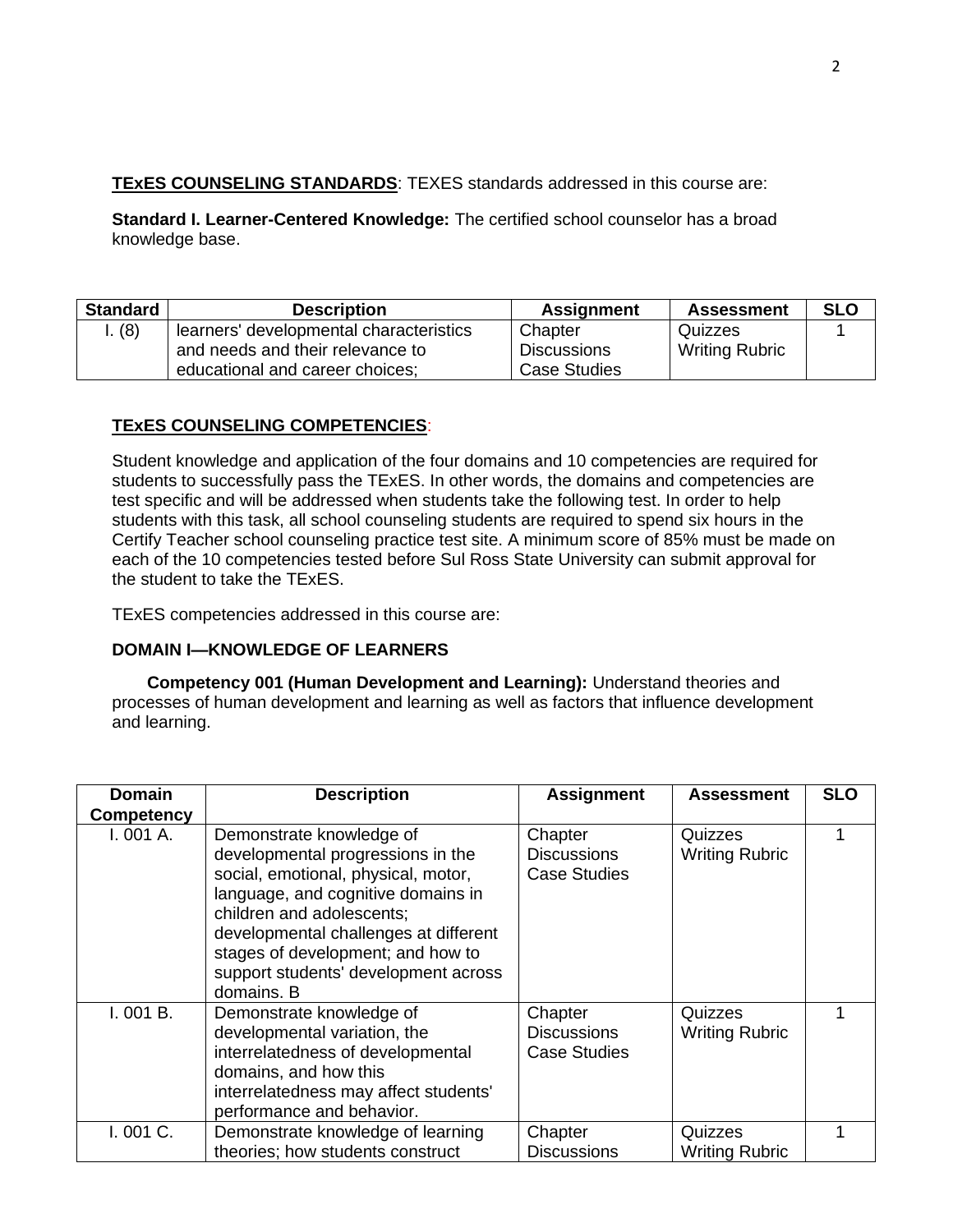|          | knowledge, acquire skills, and develop<br>strategies for responding effectively to<br>challenges; and how students'<br>development in the various domains<br>can influence learning.                                                                                                                                                          | <b>Case Studies</b>                                  |                                  |   |
|----------|-----------------------------------------------------------------------------------------------------------------------------------------------------------------------------------------------------------------------------------------------------------------------------------------------------------------------------------------------|------------------------------------------------------|----------------------------------|---|
| I.001D.  | Apply knowledge of variables that may<br>influence a student's development,<br>learning, and behavior (e.g.,<br>environment, health, socioeconomic<br>circumstances, disability, life<br>experiences, language fluency, stress,<br>trauma, individual learning style,<br>culture, gender identity, ethnicity, race,<br>geopolitical factors). | Chapter<br><b>Discussions</b><br><b>Case Studies</b> | Quizzes<br><b>Writing Rubric</b> | 1 |
| I.001 E. | Apply knowledge of the characteristics<br>and needs of students within special<br>populations (e.g., gifted and talented,<br>homeless, migrant, special education,<br>English learners, immigrants,<br>refugees, students who meet at-risk<br>criteria).                                                                                      | Chapter<br><b>Discussions</b><br><b>Case Studies</b> | Quizzes<br><b>Writing Rubric</b> | 1 |
| I.001 F. | Apply knowledge of developmentally<br>appropriate strategies that are based<br>on research for building on students'<br>strengths and helping students acquire<br>effective learning strategies                                                                                                                                               | Chapter<br><b>Discussions</b><br><b>Case Studies</b> | Quizzes<br><b>Writing Rubric</b> | 1 |
| I.001 G. | Apply knowledge of how to plan and<br>implement developmentally<br>appropriate activities, experiences,<br>and interventions that are responsive<br>to students' needs and facilitate<br>optimal development across the life<br>span                                                                                                          | Chapter<br><b>Discussions</b><br><b>Case Studies</b> | Quizzes<br><b>Writing Rubric</b> | 1 |

## **COURSE OBJECTIVES:**

- Identify and correctly list stages of development (biological, cognitive, moral, and social) during the life cycle of the individual as proposed by various psychological theories.
- Describe the developing person at different periods in the life span.
- Identify disturbances in the developmental process along with possible reasons for these disturbances.
- List different methods of studying human behavior along with the strengths and weaknesses of each.
- Apply implications from various developmental models to counseling and/or educational processes and situations.
- Recognize the similarities and differences within and among people of all ages, cultures, and social backgrounds.
- Identify major problems of children and adolescents as they grow toward maturity and think about possible solutions based on specific developmental theories.
- Review research studies related to various aspects of human development and translate their meanings and implications for education and counseling.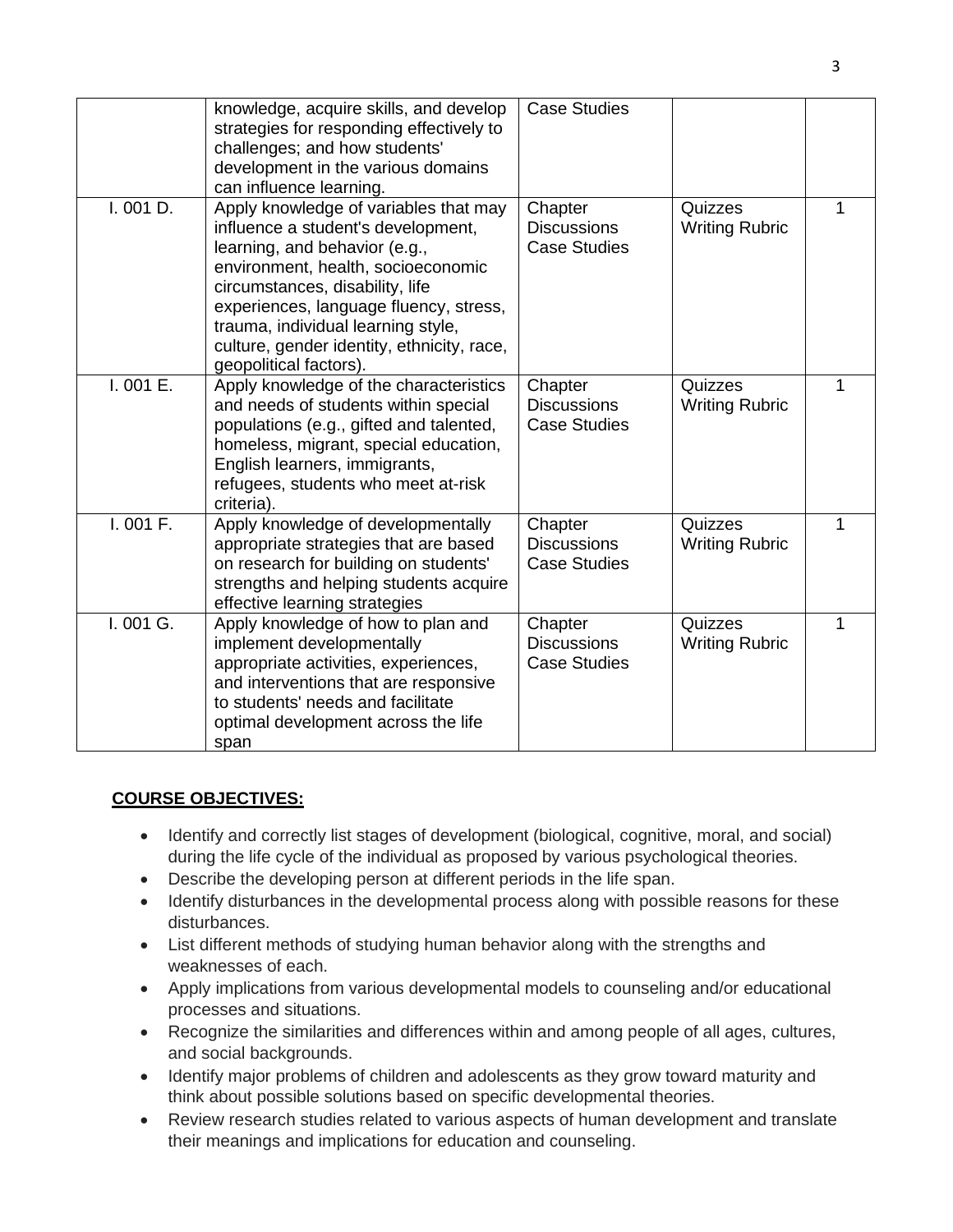#### **STUDENT LEARNING OUTCOMES:**

The student will be able to:

- 1. Demonstrate their ability to apply within guidance and counseling, their knowledge of human development, diversity, and factors that affect client's ability to achieve their potential
- 2. Demonstrate their ability to plan, implement, and evaluate a developmental counseling program, this program will incorporate assessment, as well as individual and group counseling services utilizing appropriate theoretical frameworks, techniques, and interventions to address personal, interpersonal/social, and educational needs.
- 3. Demonstrate the ability to communicate and collaborate effectively with others in diverse settings, including the community in order to facilitate client success, and will demonstrate the ability to apply ethical, legal, and professional standards.

## **COUNSELOR EDUCATION MARKETABLE SKILLS:**

- 1. Graduates will demonstrate oral and written communication skills to apply in careers related to mental and behavioral health including school counseling.
- 2. Graduates will demonstrate knowledge of ethics, social justice issues, and multicultural concerns to apply in careers related to mental and behavioral health including school counseling.
- 3. Graduates will demonstrate knowledge of human growth development throughout the lifespan to apply in careers related to mental and behavioral health including school counseling.

# **PROFESSIONAL STANDARDS:**

This course is part of the Sul Ross State University, Graduate school of Education, Masters in Special Education Program as well as certification as an Educational Diagnostician. This program complies with the standards published Texas Educational Agency (TEA)

## **Educational Diagnostician**

Competency 001: Demonstrate knowledge of effective culturally responsive consultation and collaboration skills (e.g., knowledge of family systems, parents/guardians supporting student development and educational progress).

## **Reading Specialist**

Competency 001. Components of Reading: The Reading Specialist applies knowledge of the interrelated components of reading across all developmental stages of oral and written language and has expertise in reading instruction at the levels of early childhood through grade 12.

The student will demonstrate knowledge of the stages of oral and written language development issues by conducting interviews of people of varying ages and writing a report, which analyzes the development of each individual.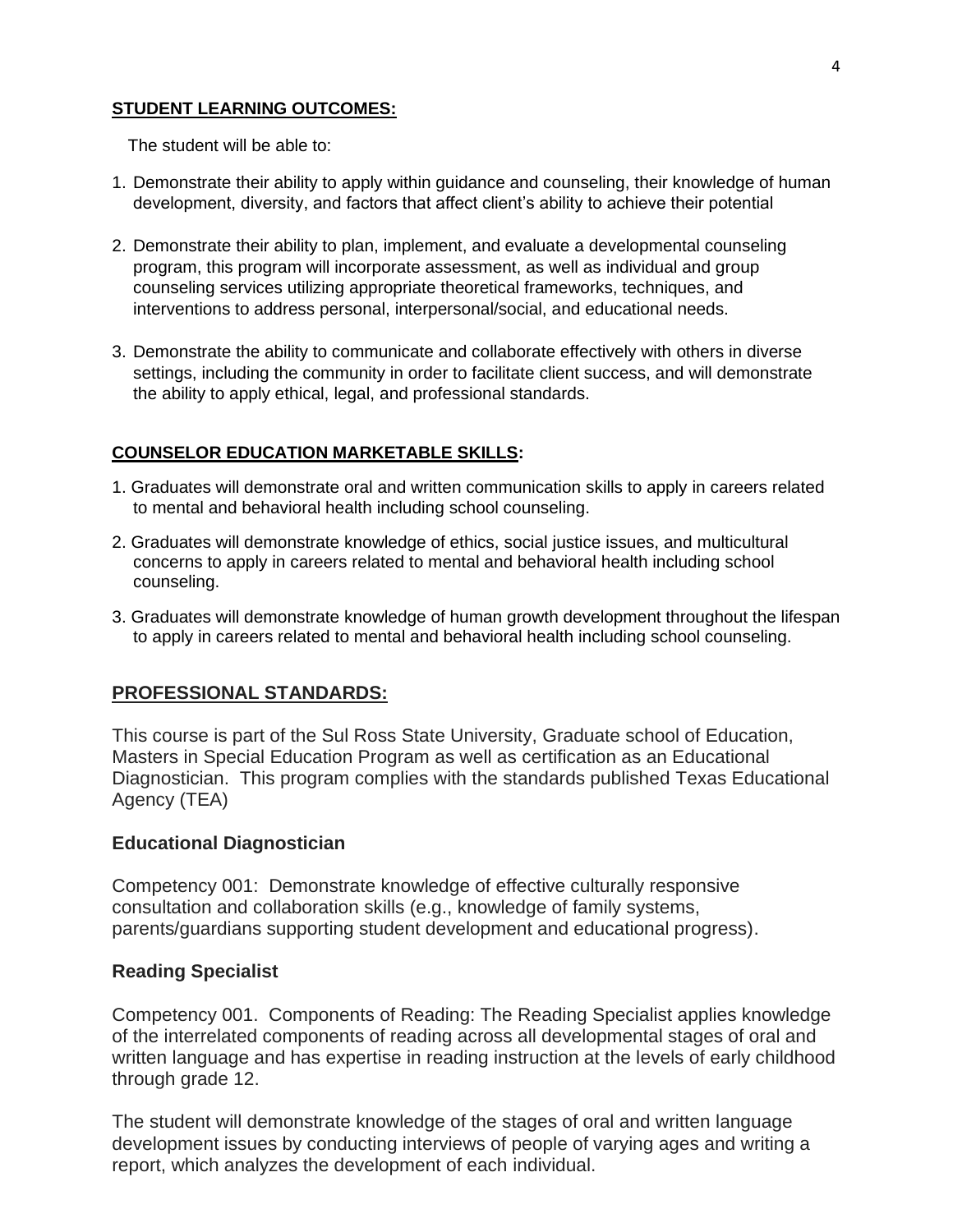#### **Special Education Teacher**

Competency 001 The special education teacher understands and applies knowledge of the characteristics and needs of students with disabilities.

The student will demonstrate their understanding of the ways in which physical disabilities and health impairments relate to development and behavior by conducting interviews of people of varying ages and writing a report, which analyzes the development of each individual and comparing development with current theorists.

## **Principal**

Competency 002 The principal knows how to communicate and collaborate with all members of the school community, respond to diverse interests and needs, and mobilize resources to promote student success.

The student will demonstrate knowledge of the diverse interests and needs of individuals of different ages and developmental levels by conducting interviews of people of varying ages and writing a report, which analyzes the development of each individual and comparing development with current theorists.

#### **DISTANT LEARNING STATEMENT:**

Students enrolled in distance education courses have equal access to the university's academic support services, such as Smarthinking, library resources, such as online databases, and instructional technology support. For more information about accessing these resources, visit the SRSU website. Students should correspond using Sul Ross email accounts and submit online assignments through Blackboard, which requires secure login information to verify students' identities and to protect students' informationThe procedures for filing a student complaint are included in the student handbook. Students enrolled in distance education courses at Sul Ross are expected to adhere to all policies pertaining to academic honesty and appropriate student conduct, as described in the student handbook. Students in web-based courses must maintain appropriate equipment and software, according to the needs and requirements of the course, as outlined on the SRSU website.

#### **TECHNICAL REQUIREMENTS**

To participate in this course, students will need to satisfy the following technical requirements: High-speed Internet access with standard up-to-date browsers. To get a list of Blackboard's supported browsers see:

[https://help.blackboard.com/Learn/Student/Getting\\_Started/Browser\\_Support#supporte](https://help.blackboard.com/Learn/Student/Getting_Started/Browser_Support%23supportedbrowsers) [dbrowsers](https://help.blackboard.com/Learn/Student/Getting_Started/Browser_Support%23supportedbrowsers)

To get a list of supported operation systems on different devices see: [https://help.blackboard.com/Learn/Student/Getting\\_Started/Browser\\_Support#testeddev](https://help.blackboard.com/Learn/Student/Getting_Started/Browser_Support%23testeddevices-and-operating-systems) [ices-and-operating-systems](https://help.blackboard.com/Learn/Student/Getting_Started/Browser_Support%23testeddevices-and-operating-systems)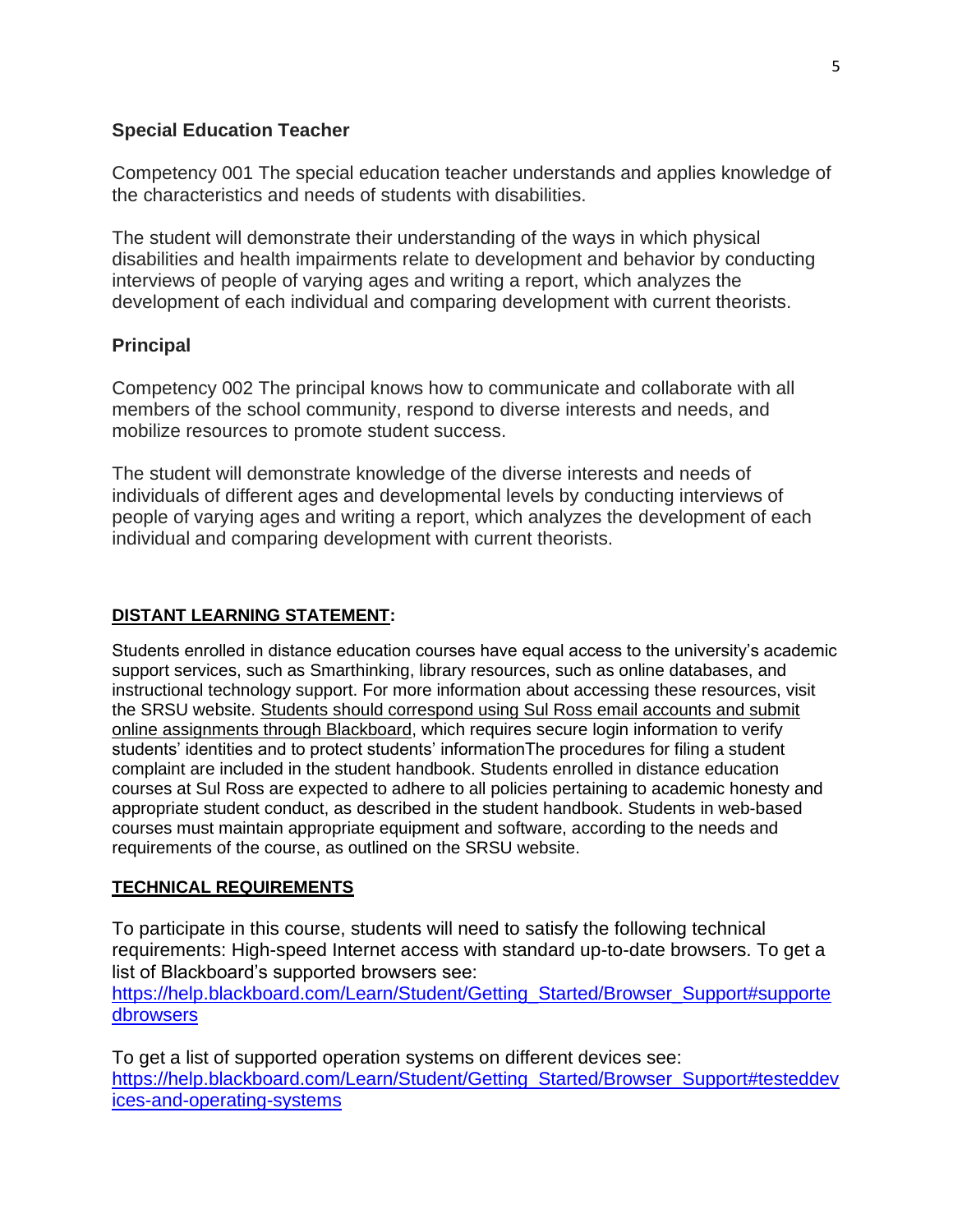Students must maintain consistent and reliable access to their Sul Ross University email and Blackboard, as these are the official methods of communication for this course.

Students may be asked to create logins and passwords on supplemental websites and/or to download trial software to their computer or tablet as part of course requirements. The following software plug-ins for PCs and Macs, respectively, are available for free download:

Adobe Acrobat Reader:<https://get.adobe.com/reader/>

Windows Media Player: [https://support.microsoft.com/en-us/help/14209/get](https://support.microsoft.com/en-us/help/14209/get-windows-media-player)[windows-media-player](https://support.microsoft.com/en-us/help/14209/get-windows-media-player)

Apple Quick Time Player: [www.apple.com/quicktime/download/](file:///C:/Users/lisa.sousa/AppData/Roaming/Microsoft/Word/www.apple.com/quicktime/download/)

## **SMARTTHINKING:**

With Blackboard, you will note two tabs on the left, a Smarthinking Handbook tab and a Smarthinking tab. Sul Ross State University is providing this writing tutorial program, free of charge, to currently enrolled students. Smarthinking is a proven, excellent writing tutorial program and user friendly. When you are ready to submit your draft paper to Smarthinking, you may do so through the Smarthinking tab.

This service does not detect plagiarism; you will still need to use SafeAssign for similarity detection. The Smarthinking Writing Center is designed to assist secondary, post-secondary, and graduate students become stronger writers. Students receive a detailed, personalized critique of any written assignment, such as an essay, paragraph, report, or creative work. When applicable, students can select specialists such as ESL, Technical Writing, or Creative Writing experts. Students can submit writing 24 hours a day, seven days a week.

## **ACADEMIC INTEGRITY:**

Students in this class are required to demonstrate scholarly behavior and academic honesty in the use of intellectual property. A scholar is expected to be timely, prepared, and focused. Meaningful, respectful, and pertinent online participation is also expected.

Examples of academic dishonesty include but are not limited to: submitting work as original that was used in whole or part for another course and/or professor; turning in another person's work as one's own; copying from professional works or internet sites without citation.

## **SAFE ASSIGN:**

The Safe Assignment Tool is an advanced plagiarism prevention system deeply integrated with the Blackboard Learning Management System. SafeAssignment compares student papers submitted to Blackboard against an enormous wide range of sources and provides instructors with detailed Originality Reports. Because of SafeAssignment's flexibility, this product is an effective plagiarism prevention system that helps instructors to raise student awareness about plagiarism and to educate students about the ways to avoid plagiarism. You can check your similarity report and make corrections if needed. With your similarity report, you will note highlighted areas that have similarity noted between your paper and another source. You will click on the tab within the colored square to see the percentage of the similarity. Percentages above 10% must be corrected. It does not matter if the source that is being noted for similarity is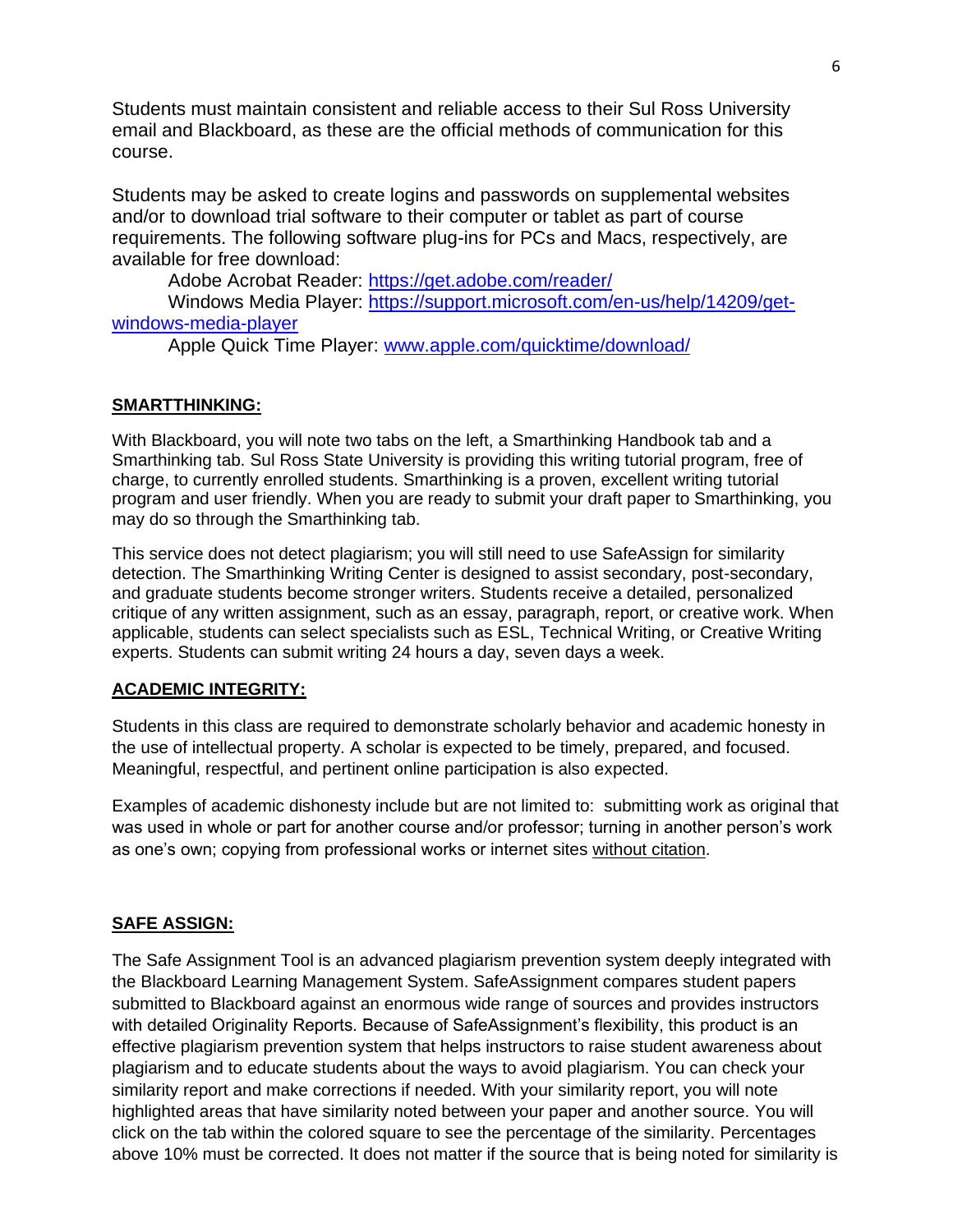not the same source that you used. The system is telling you what you have written is too similar to another source and you need to make corrections. You may need to change up some of the wording or order of information to make it your information. More than three or four words in a row that are identical to the originating author can be detected. You can submit your paper as many times as you would like. This system is designed to assist students with increasing awareness of plagiarism. Typically, plagiarism is an accidental occurrence and occurs when students do not realize their writing is overly similar to another source.

#### **ADA (Americans with Disabilities Act)**

#### **SRSU DISABILITY SERVICES:**

Sul Ross State University (SRSU) is committed to equal access in compliance with Americans with Disabilities Act of 1973. It is SRSU policy to provide reasonable accommodations to students with documented disabilities. It is the Student's responsibility to initiate a request. Please contact me, Ms. Rebecca Greathouse Wren, M.Ed., LPC-S, Director/Counselor, Accessibility Services Coordinator, Ferguson Hall (Suite 112) at 432.837.8203; mailing address is P.O. Box C-122, Sul Ross State University, Alpine, Texas 79832. Students should then contact the instructor as soon as possible to initiate the recommended accommodations.

#### **PARTICIPATION POLICY:**

Since ED 6308 is an online course, participation will be evaluated in Blackboard online discussions. It is the student's responsibility to check the Discussion Board and Sul Ross email **DAILY** for the duration of the course. In order for you to remain enrolled in ED 6308, you must reply to the Blackboard Discussion Board "Online Participation Policy" forum by the deadline posted on the Due Dates listing contained in this syllabus. It is policy at Sul Ross State University that if a student is enrolled in an online course and fails to stay active for a period of 3 weeks, fails to submit assignments, and/or does not reply to emails from the instructor, he/she will receive a final grade of "F." You may access the "Online Participation Policy" forum by entering Blackboard, then selecting Discussion Board. Please follow the directions regarding your required response.

**Each student will be expected to stay in regular communication with his/her professor and will be required to respond to emails sent to your Sul Ross email and/or telephone calls initiated by the professor within two days. If a timely response is not received, 50 points will be deducted from your overall grade. (No Excuses)**

## **COURSE REQUIREMENTS:**

Course Assignments:

1.Chapter Quizzes: (30% of overall grade)

There will be 20 chapter quizzes worth 40 points each. There is no time limit for taking each quiz but you must complete each quiz in one setting. You may not logon, logoff, and logon again. You may take the quiz only one time*. You MAY NOT collaborate on the chapter quizzes.* To do so will violate stated rules regarding academic honesty and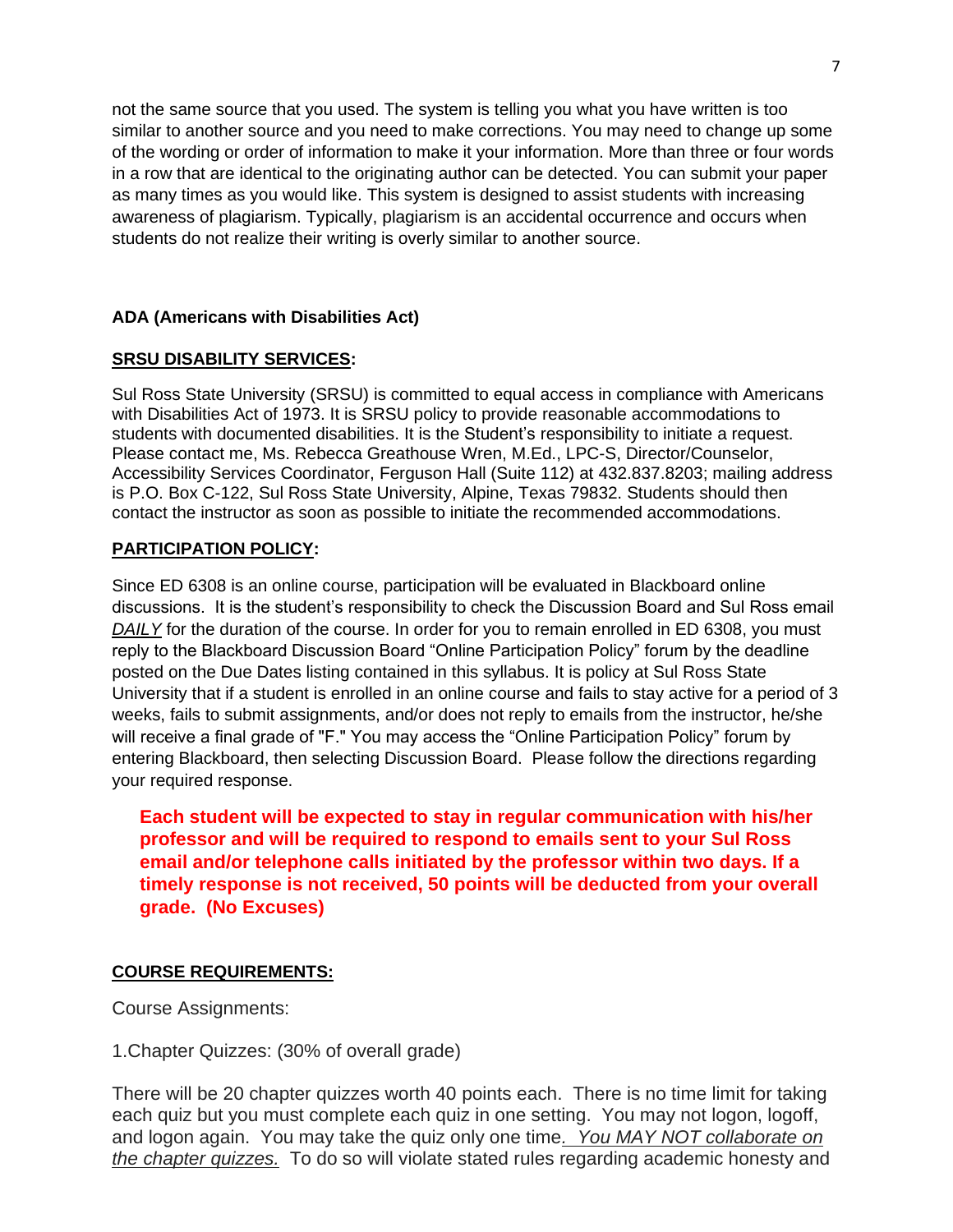you will be dropped from the course. Answers will not be provided until all students have taken each quiz.

2. Discussion Board Activities: (20% of overall grade)

Chapter discussion board POSTS and RESPONSES are due by 12:00 a.m. (midnight) on the given due date. Each chapter discussion board post is worth 15 points and each discussion board response is worth 5 points=20 points total. A response is directed towards a fellow student's posting. In other words, you are going to review a fellow student's chapter discussion board post and provide a response. Response postings must entail more than "great posting" or "good job". Although these phrases may be included, you must expand on your thoughts and present good responses.

3.Developmental Studies: (50% of overall grade)

The developmental case studies for this course will serve as both the midterm and final exams and are worth 100 points each.

The first case study (childhood through adolescence) will serve as the midterm.

The second case study (young adulthood through older adulthood) will serve as the final exam.

# **Developmental Studies:**

You will write two developmental study during this course.

The *first developmental study* will be written on a child/youth/adolescent. You may choose the developmental level (Infancy, Early Childhood, Middle & Late Childhood or Adolescence) and include multiple theories/theorists (Piaget, Bruner, Vygotsky, Erikson, Kohlberg, Bandura, etc.) which you will investigate as a part of this paper.

You will provide the following information for your subject: I. Identifying Information; II. Developmental Changes (Physical, Emotional, Social, Cognitive, Language and Moral); III. General Assessment.

## *This paper will serve as your midterm examination.*

The *second developmental study* will be exactly as the first with the exception that it will be written on an adult. You may choose the developmental level from Early Adulthood, Middle Adulthood, or Late Adulthood.

You will provide the following information as is relevant for your subject: I. Identifying Information; II. Developmental Changes (Physical, Cognitive, Personality, Careers, Work, Leisure, Relationships, Religion, Meaning in Life, Health, and Aging); III. General Assessment. Select the theories/theorists that are appropriate for your subject on which to base your assessment in each area.

*This paper will serve as your final examination.*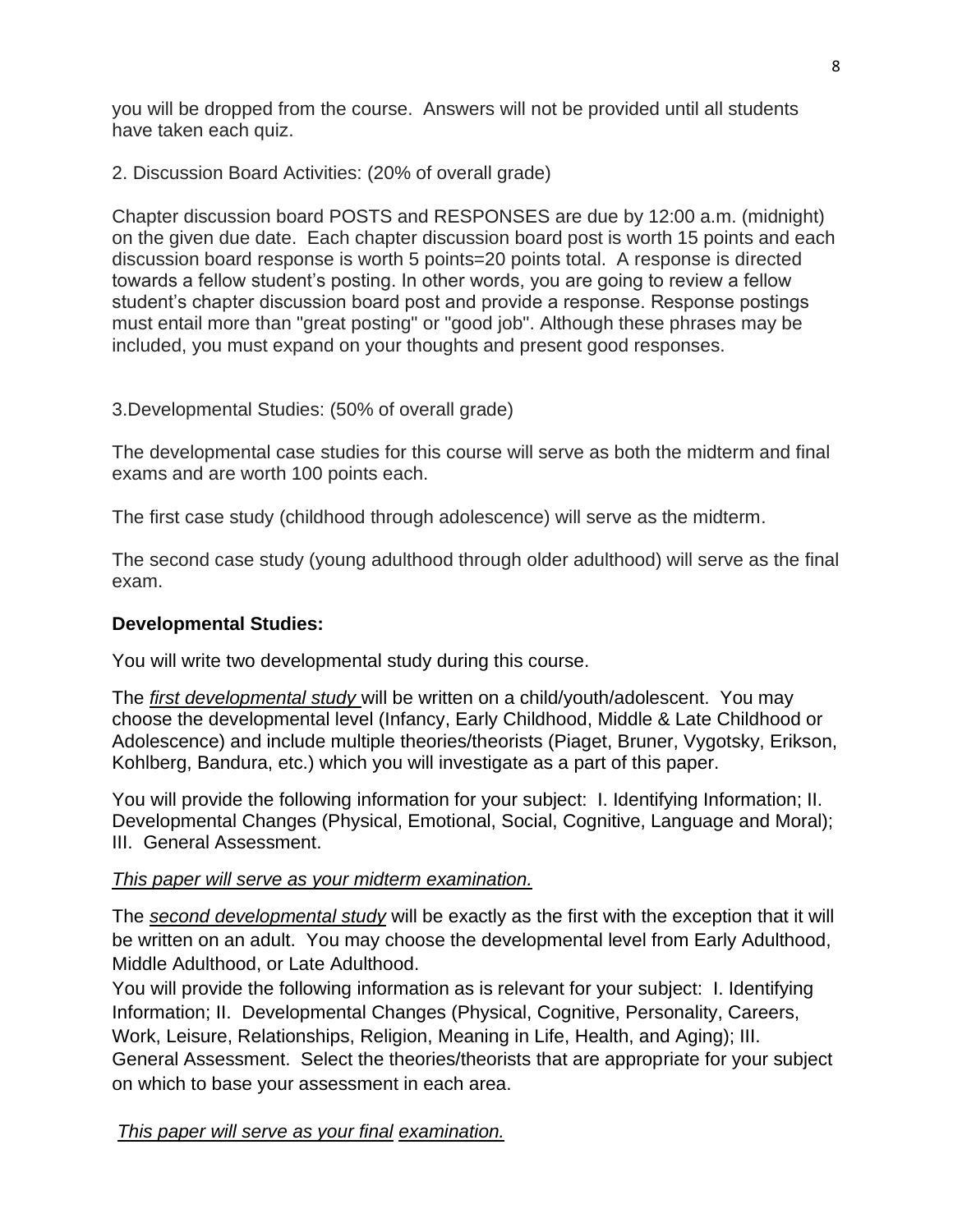Example theory/theorist:

- Erickson: Stages of Identity Development
- Kohlberg: Levels of Moral Development
- Piaget: Stages of Cognitive Development
- Super: Life Stages

NOTE: The paper must be written using APA guidelines using appropriate documentation. *This is NOT an opinion paper*. You must analyze the development of an individual of your choosing.

You MAY NOT use your spouse or your own children as the subject of the developmental study. You MAY use a parent, grandparent, or other such relative. The written body of the papers should be 3 – 5 pages in length (Times New Roman 12 pt. font, double-spaced) and provide specific information related to how the subject you are analyzing "fits" in the categories used for analysis (see above) according to the theory/theorist you have chosen to review.

*You must use the textbook and other supporting information to support your statements. See the Writing Rubric at the end of the Syllabus You must use the Smarthinking writing program and attach the report. References must be cited within the body of your paper. Papers with multiple errors and/or excessive similarity reported through SafeAssign will receive a reduction in grade.*

## **Writing Programs**: Smarthinking and SafeAssign

You must submit the Smarthinking report along with your submitted developmental studies. Simply copy and paste the report to the bottom of your paper and then submit. You will not receive credit for your paper if the Smarthinking report is not attached.

Turnaround time on tutorial reports is typically 24 hours. Do not wait until the night before the due date to write your paper. You will not have time to receive your paper back and make suggested revisions.

## **The Critique Process:**

Each critique includes the writing tutor's comments inserted within the student assignment and a Response Form detailing additional feedback. Smarthinking writing tutors address students' writing issues, targeting higher-order issues (such as content and thesis development) as well as lower-order concerns (such as grammar and mechanics). They do not edit or correct student work. By expanding students' understanding of good writing techniques, our tutors help students become better writers.

Writing review services include the following options:

## • **Standard Essay Review**

Smarthinking's standard essay critique prioritizes higher-order concerns, including main idea/thesis, content development, organization, and introduction/conclusion. This critique includes a tutor's embedded comments and a response form with commentary on essay strengths, areas in need of improvement, and a summary of next steps.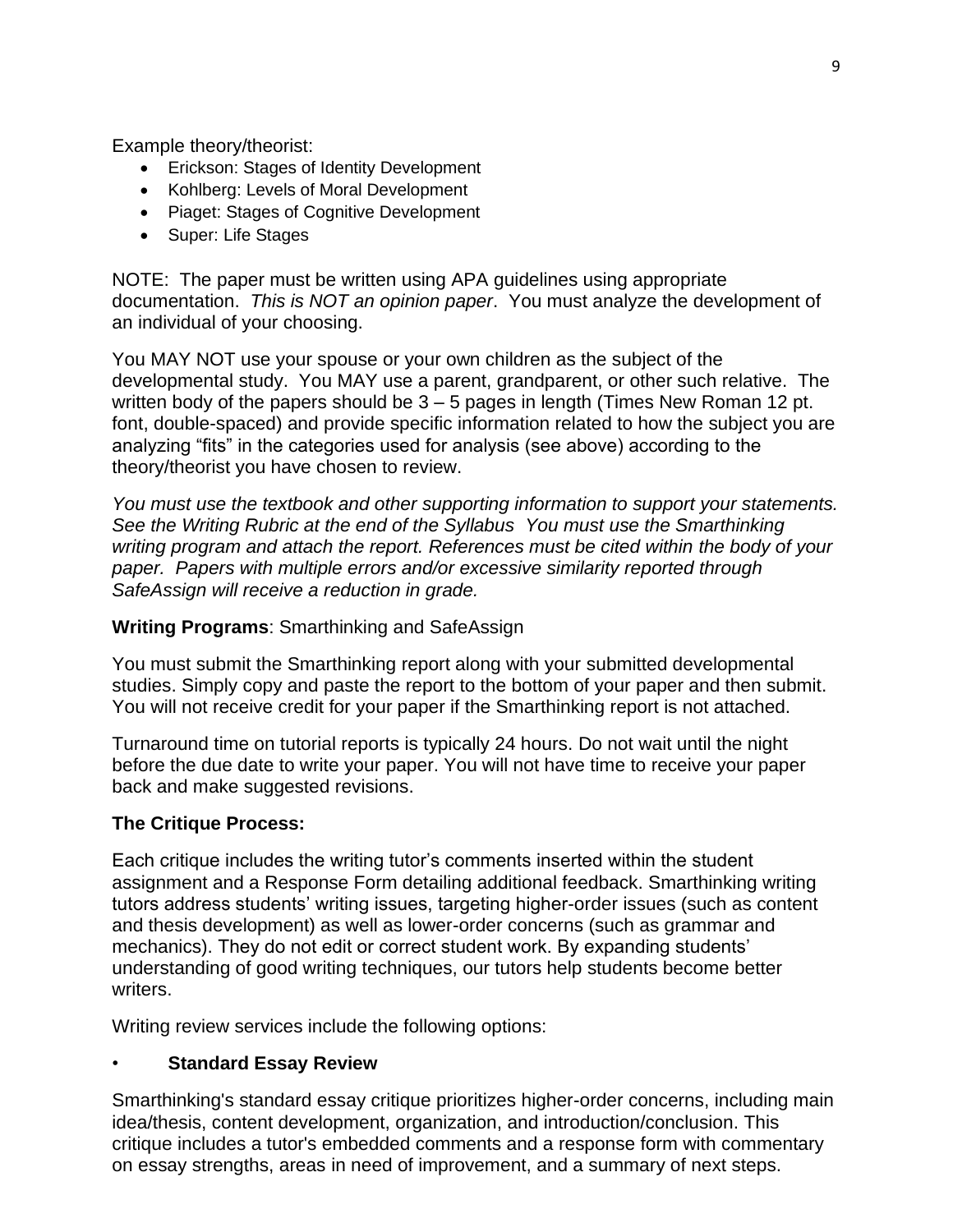# • **Long Essay Review**

The long essay review provides the same individualized feedback as the standard essay review, but applied to written pieces of greater length.

# • **Paragraph Review**

The paragraph review provides the same individualized feedback as the standard essay review, but applied to a writing piece of 300 words or less.

# **• Grammar & Documentation Review**

The Lower-Order Concerns-only essay critique addresses exclusively lower-order issues of grammar and mechanics, sentence structure, word choice, and documentation. This review offers the same personalized, essay-specific feedback as Smarthinking's standard Essay critique in that tutors assist students with recurring errors, model corrections, and offer concrete writing and revision advice without editing or proofing the students' work. Whereas Smarthinking's standard essay review prioritizes higher-order concerns (main idea/thesis, content development, organization, and introduction/conclusion), the grammar and documentation critique addresses exclusively lower-order issues of grammar & mechanics, sentence structure, word choice, and documentation.

# **• Resume & Cover Letter Review**

Smarthinking critiques résumés and cover letters, which gives job applicants and students detailed feedback that can be essential as they seek employment. Key areas of focus include purpose/focus, content development, organization, grammar & mechanics, sentence structure, and word choice.

# **EVALUATION/GRADING POLICY:**

Note: Grades are earned based on the quality of the work completed. Assignments submitted after due dates will receive no credit. Grades of **Incomplete (I)** are not given in the Professional Studies Division of Sul Ross State University *except* in the *most extreme* situations.

A grade of "A" will not be given in this course unless the student's writing reflects graduate level quality and the written career program is superior. See writing rubric at the end of the syllabus.

## **Grading**

**A=100-91% B=90-81% C=80-71% D=70-61%**

| <b>Chapter Quizzes</b>             | $30\%$          |
|------------------------------------|-----------------|
| <b>Discussion Boards</b>           | 20 %            |
| Developmental Study and Final Exam | 50 % (25% each) |
| Total                              | 100%            |

Graduate students must maintain a 3.0 GPA to remain in good standing.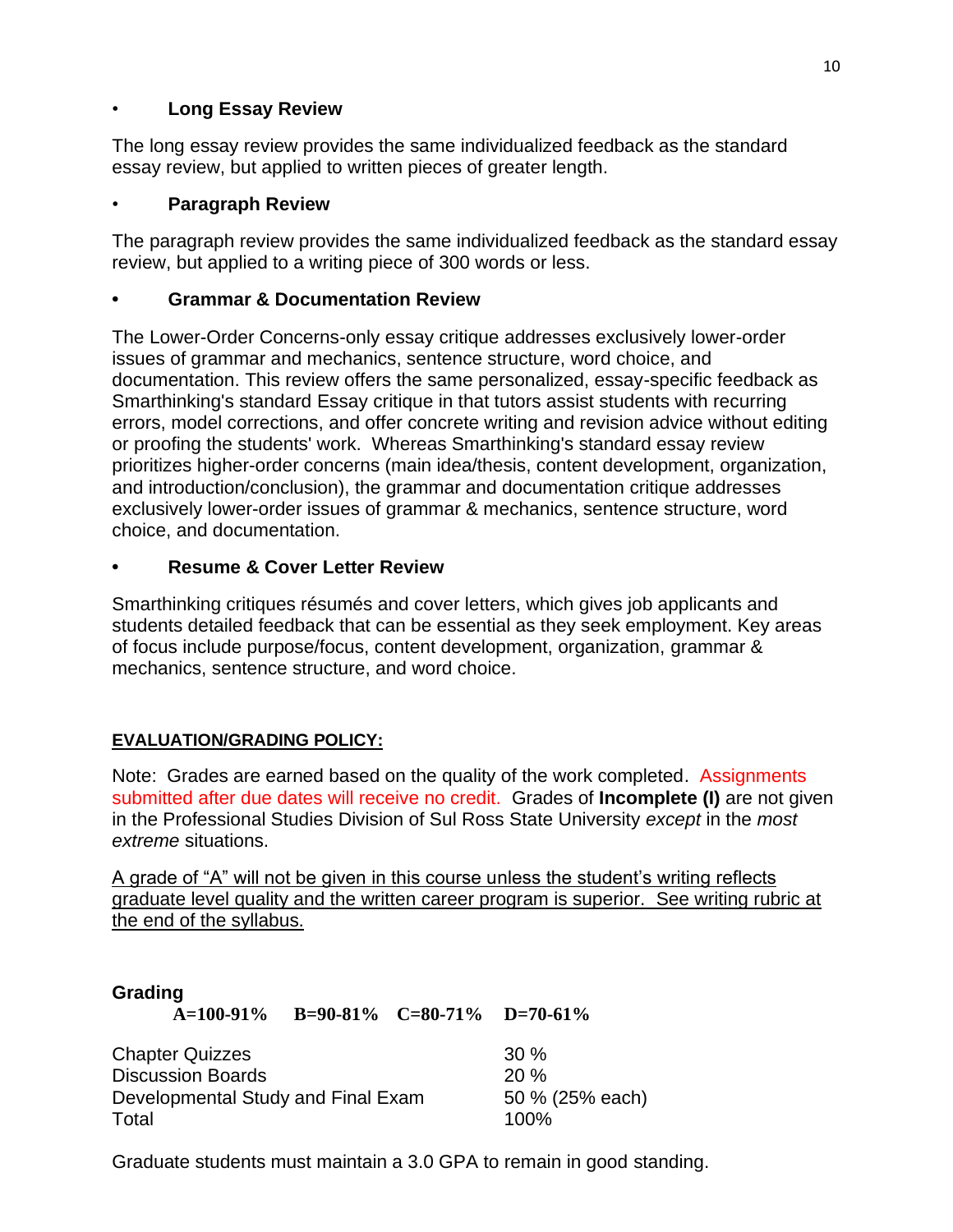Grades of **Incomplete (I)** are not given in the Professional Studies Division of Sul Ross State University *except* in the *most extreme* situations

A grade of "A" will not be given in this course unless the student's writing reflects graduate level quality and the written program is superior. A grade of "C" will result in the student retaking the course.

#### **SCHEDULE/DUE DATES:**

All Assignments are due by 11:59pm (CST). **No late work will be accepted.** 

#### *May 20 - Online ED 5313 course officially begins.*

- May 20 -**Complete** Online Participation Policy Agreement posted on Discussion Board. Must be completed before receiving credit for assignments,
- May 20 **Introduce** Yourself on the Discussion Board
- May 21 Discussion Board Postings and Responses- Chapter 1-Due
- May 22 Chapter 1 Quiz
- May 23 Chapter 2 Quiz

#### **WEEK ONE**

- May 24 Discussion Board Postings and Responses- Chapter 3
- May 25 Chapter 3 Quiz
- May 26 Discussion Board Postings and Responses- Chapter 4
- May 27 Chapter 4 Quiz
- May 28 Discussion Board Postings and Responses- Chapter 5
- May 29 Chapter 5 Quiz
- May 30 Chapter 6 Quiz

#### **WEEK TWO**

- May 31 Discussion Board Postings and Responses- Chapter 7
- June 1 Chapter 7 Quiz
- June 2 Chapter 8 Quiz

\*You should submit your Child Development Study to Smarthinking Writing Program now so that you have time to get your feedback and make revisions.

June 3 - Discussion Board Postings and Responses- Chapter 9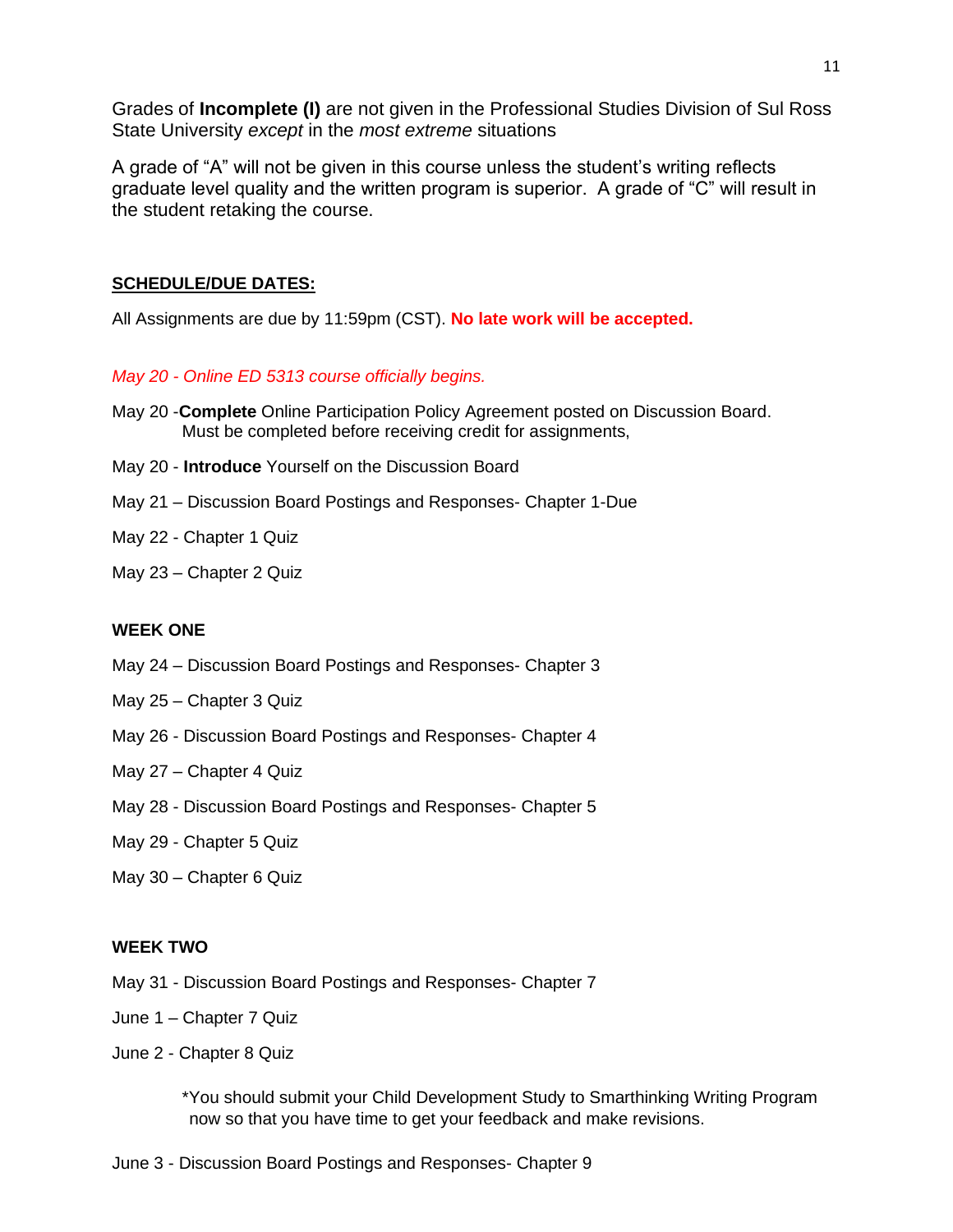- June 4 Chapter 9 Quiz
- June 5 Chapter 10 Quiz
- June 6 Discussion Board Postings and Responses- Chapter 11

#### **WEEK THREE**

- June 7 Chapter 11 Quiz
- June 8 Finalize on Child Developmental Study
- June 9 Child Developmental Study
- June 10 Chapter 12 Quiz
- June 11 Discussion Board Postings and Responses- Chapter 13
- June 12 Chapter 13 Quiz
- *June 12 – Last Day to drop a class*
- June 13 Chapter 14 Quiz

#### **WEEK FOUR**

- June 14 Discussion Board Postings and Responses- Chapter 15
- June 15 Chapter 15 Quiz
- June 16 Chapter 16 Quiz

\*You should submit your Adult Development Study to Smarthinking Writing Program now so that you have time to get feedback and make revisions.

- June 17 Discussion Board Postings and Responses- Chapter 17
- June 18 Chapter 17 Quiz
- June 19 Chapter 18 Quiz
- June 20 Discussion Board Postings and Responses- Chapter 19

#### **WEEK FIVE**

- June 21 Chapter 19 Quiz
- June 22 Chapter 20 Quiz
- June 23 Finalize Work on Adult Developmental Study
- June 24 Adult Developmental Study
- *June 26 – Last Day of class*
- *June 29 – Grades Due*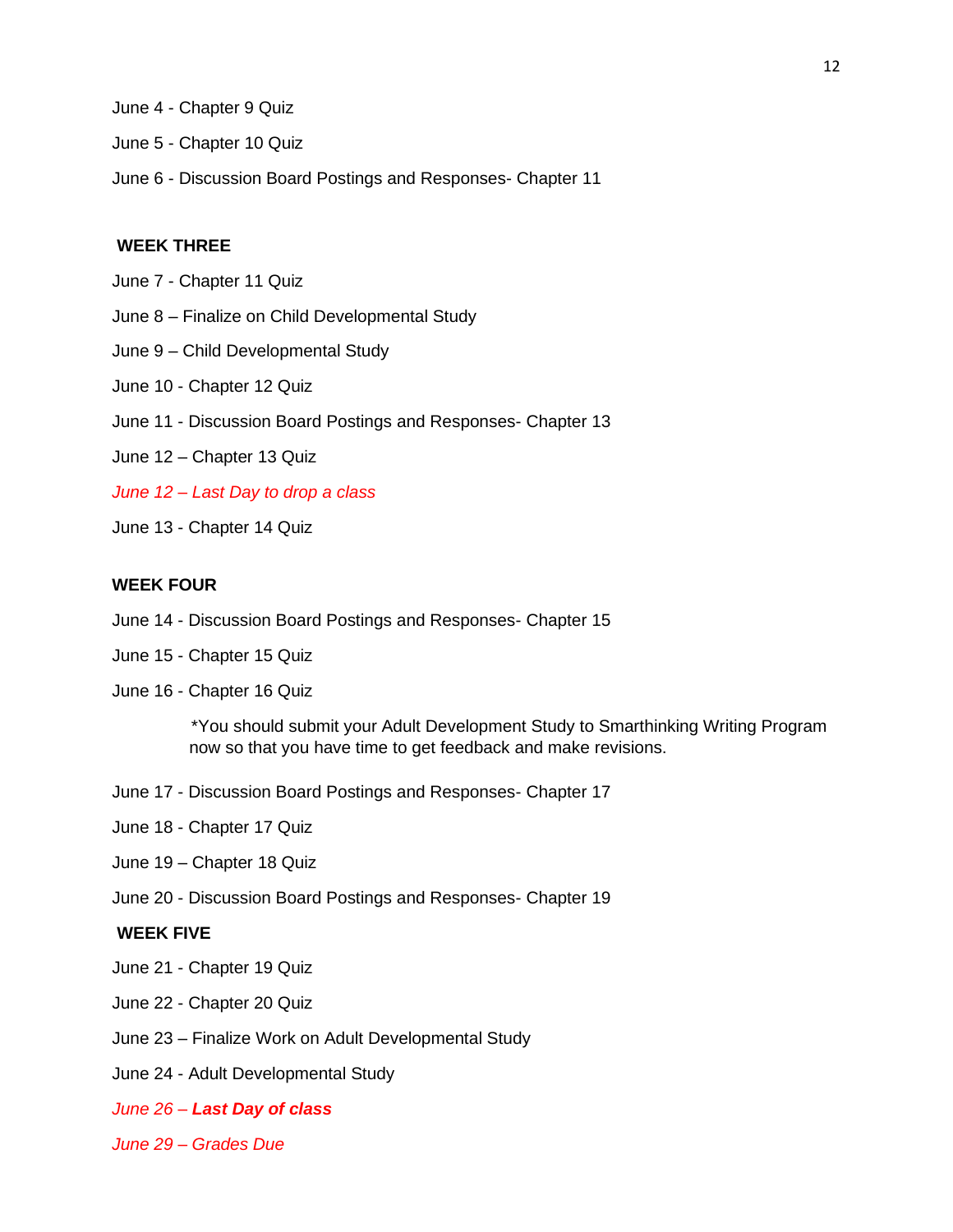#### **WRITING RUBRIC FOR ALL WRITTEN ASSIGNMENTS AND DISCUSSIONS:**

| Sub-skill                                  | <b>Beginning</b>                                                                                                                                                    | <b>Basic</b>                                                                                                                                                                             | <b>Proficient</b>                                                                                                                                                                        | <b>Advanced</b>                                                                                                                                                                                                | <b>Exceptional</b>                                                                                                                                                                                               | <b>Score</b> |
|--------------------------------------------|---------------------------------------------------------------------------------------------------------------------------------------------------------------------|------------------------------------------------------------------------------------------------------------------------------------------------------------------------------------------|------------------------------------------------------------------------------------------------------------------------------------------------------------------------------------------|----------------------------------------------------------------------------------------------------------------------------------------------------------------------------------------------------------------|------------------------------------------------------------------------------------------------------------------------------------------------------------------------------------------------------------------|--------------|
|                                            | 1                                                                                                                                                                   | $\mathbf{2}$                                                                                                                                                                             | 3                                                                                                                                                                                        | 4                                                                                                                                                                                                              | 5                                                                                                                                                                                                                |              |
| Integration<br><b>of</b><br>Knowledge      | The paper<br>did not<br>incorporate<br>knowledge<br>from the<br>literature or<br>class in<br>relevant and<br>meaningful<br>ways                                     | The paper<br>somewhat<br>incorporated<br>knowledge<br>from the<br>literature in<br>relevant and<br>meaningful<br>ways                                                                    | The paper<br>incorporated<br>knowledge<br>from the<br>literature in<br>relevant and<br>meaningful<br>ways                                                                                | The paper<br>effectively<br>incorporated<br>knowledge<br>from the<br>literature in<br>relevant and<br>meaningful<br>ways                                                                                       | The paper<br>very<br>effectively<br>incorporated<br>knowledge<br>from the<br>literature in<br>relevant and<br>meaningful<br>ways                                                                                 |              |
| Organization<br>and<br><b>Presentation</b> | The paper<br>lacked topic<br>sentences,<br>transitions<br>from one<br>topic to<br>another,<br>relevant<br>connections<br>among<br>topics, and<br>a seamless<br>flow | The paper<br>occasionally<br>included<br>topic<br>sentences,<br>transitions<br>from one<br>topic to<br>another,<br>relevant<br>connections<br>among<br>topics, and a<br>seamless<br>flow | The paper<br>consistently<br>included<br>topic<br>sentences,<br>transitions<br>from one<br>topic to<br>another,<br>relevant<br>connections<br>among<br>topics, and a<br>seamless<br>flow | The paper<br>consistently<br>and<br>effectively<br>employed<br>topic<br>sentences,<br>transitions<br>from one<br>topic to<br>another,<br>relevant<br>connections<br>among<br>topics, and a<br>seamless<br>flow | The paper<br>uniformly and<br>very<br>effectively<br>employed<br>topic<br>sentences,<br>transitions<br>from one<br>topic to<br>another,<br>relevant<br>connections<br>among<br>topics, and a<br>seamless<br>flow |              |
| <b>Focus</b>                               | The paper's<br>topic lacked<br>focus and a<br>clear<br>direction                                                                                                    | The paper's<br>topic had<br>occasional<br>focus,<br>direction,<br>and purpose                                                                                                            | The paper's<br>topic had<br>focus and<br>clarity of<br>direction and<br>purpose                                                                                                          | The paper's<br>topic had<br>effective<br>focus and<br>clarity of<br>direction and<br>purpose                                                                                                                   | The paper's<br>topic had<br>very effective<br>focus and<br>clarity of<br>direction and<br>purpose                                                                                                                |              |
| Level of<br>Coverage                       | The paper<br>lacked<br>depth,<br>elaboration,<br>and relevant<br>material                                                                                           | The paper<br>occasionally<br>included<br>depth,<br>elaboration,<br>and relevant<br>material                                                                                              | The paper<br>included<br>depth,<br>elaboration,<br>and relevant<br>material                                                                                                              | The paper<br>effectively<br>included<br>depth,<br>elaboration,<br>and relevant<br>material                                                                                                                     | The paper<br>very<br>effectively<br>included<br>depth,<br>elaboration,<br>and relevant<br>material                                                                                                               |              |
| Grammar/<br><b>Spelling</b>                | The paper<br>contained<br>numerous<br>errors of<br>grammar<br>and spelling                                                                                          | The paper<br>contained<br>some errors<br>of grammar<br>and spelling                                                                                                                      | The paper<br>contained<br>very few<br>errors of<br>grammar<br>and spelling                                                                                                               | The paper<br>contained<br>only one or<br>two errors of<br>grammar<br>and spelling                                                                                                                              | The paper<br>contained no<br>errors of<br>grammar and<br>spelling                                                                                                                                                |              |
| <b>References</b>                          | The paper                                                                                                                                                           | The paper                                                                                                                                                                                | The paper                                                                                                                                                                                | The paper                                                                                                                                                                                                      | The paper                                                                                                                                                                                                        |              |